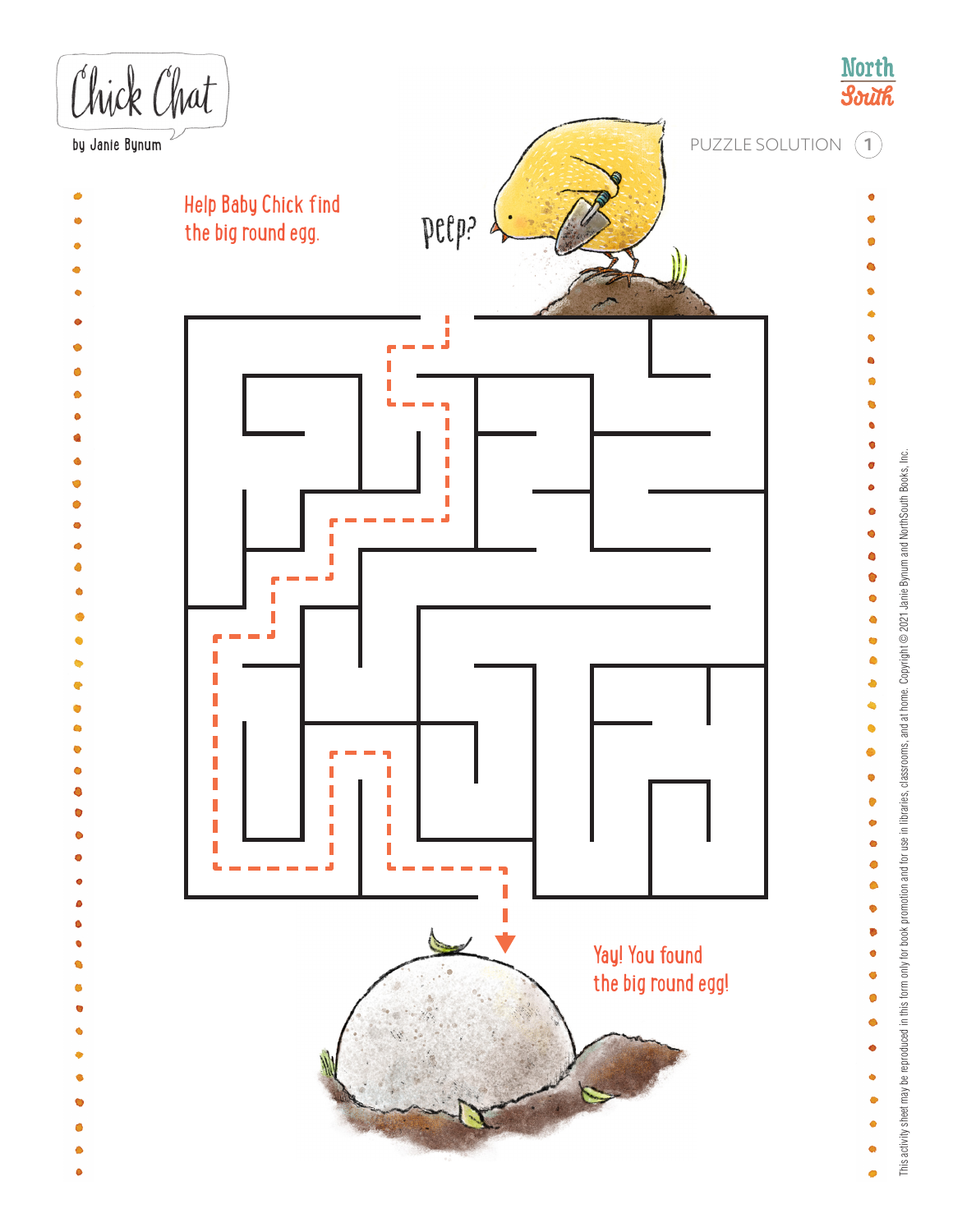**North** Chick Chat **South** PUZZLE SOLUTION **2**by Janie Bynum  $\setminus$ **BABY CHICK'S WORD SEARCH**  $\ddot{\bullet}$ T O C O N N H W M R G B H Y (M U D) B P T Ġ U O A J I P U D I G L A T (S I S T E R) N  $P \setminus F$  R I E N D) $(E$  G G J E S P Z A P A P A à  $M \ E \ E \ A \ C \ H \ I \ C \ K) F$  $N \backslash A \backslash B \backslash P$  B U N B E G U X M A W (B A B Y) E R I J\A) (T U R T L E  $\bullet$ Ċ **WORD LIST**  $M_{\odot}$ MAMA **BABY DIG** PEEP **CHAT** EGG **MUD SISTER** DIG  $\overline{M}$  $\overline{P}$ **CHICK** FRIEND PAPA **TURTLE**  $\bullet$ 

This activity sheet may be reproduced in this form only for book promotion and for use in libraries, classrooms, and at home. Copyright © 2021 Janie Bynum and NorthSouth Books, Inc. This adivity sheet may be reproduced in this form only for book promotion and for use in libraries, classrooms, and at home. Copyright © 2021 Janie Bynum and NorthSouth Books, Inc.